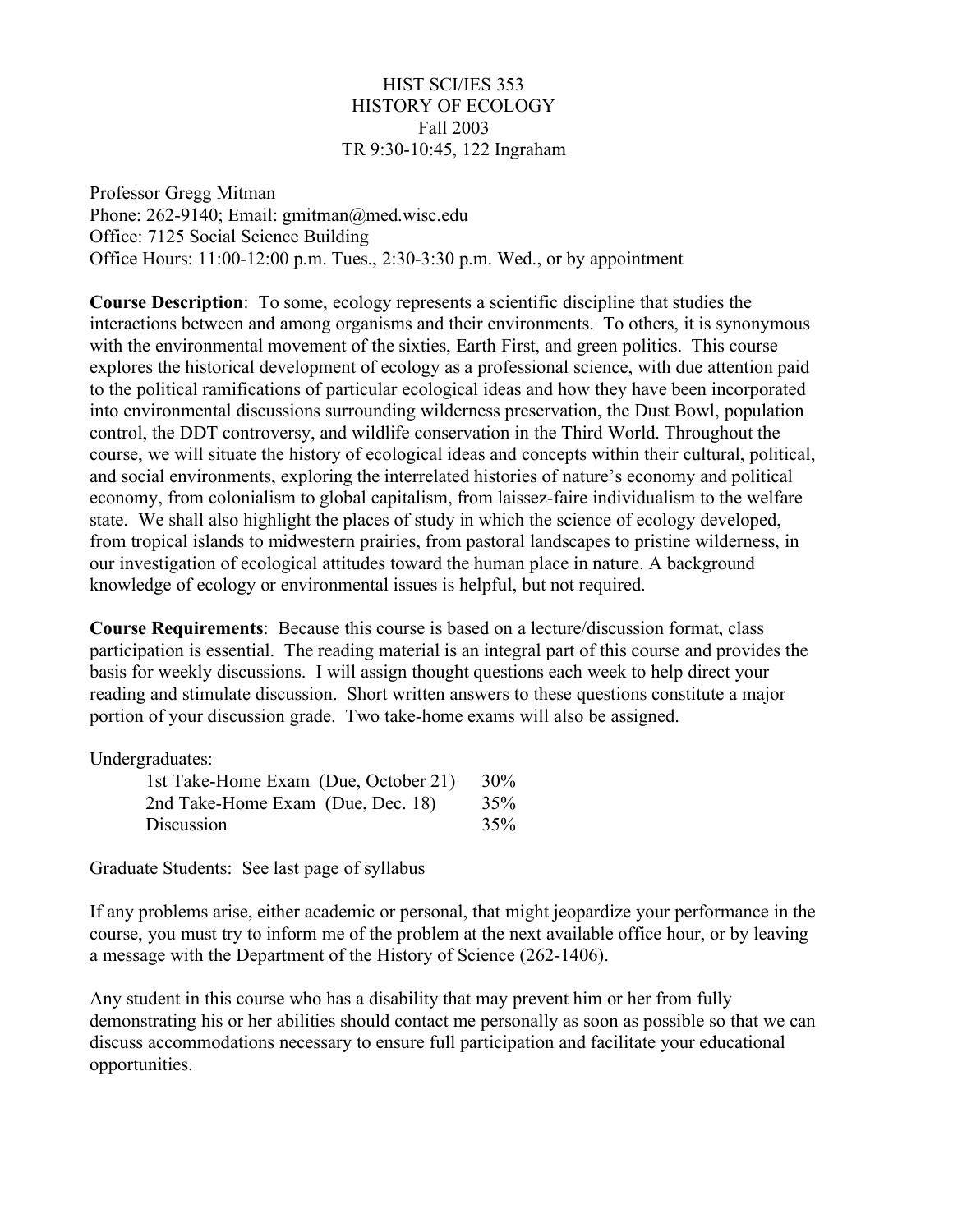Students are expected to familiarize themselves with the UW policies on plagiarism and to assume responsibility for honesty in all course work.

# **Required Readings**:

Gregg Mitman, Reel Nature: America's Romance with Wildlife on Film (Cambridge: Harvard University Press, 1999). Available through the University Bookstore.

Donald Worster, Nature's Economy: A History of Ecological Ideas, 2nd ed. (Cambridge: Univ. of Cambridge Press, 1994). Available through the University Bookstore.

A course packet of readings (CP) is also required. It is available for purchase through the Department of the History of Science, 7143 Social Science Bldg.

# **Topics and Readings**

9/2 Introduction

## **The Balance of Nature**

Reading: Worster, 26-55, 115-187

9/4 Linnaeus and the Economy of Nature *Discussion Readings:* C. D. Wilcke [Linnaeus], "On the Police of Nature," in Select Dissertations from the Amoenitates acadmicae, trans. F. J. Brand (London, 1781), 129-166. **CP: 1-20**.

> Lisbet Koerner, Linnaeus: Nature and Nation (Cambridge: Harvard University Press, 1999), pp. 82-112. **CP: 21-37**.

- 9/9 Ecologies of Empire
- 9/11 *Discussion Readings:*

Alexander von Humboldt, Aspects of Nature, in Different Lands and Different Climates; with Scientific Elucidations, trans. By Mrs. Sabine (Philadelphia, 1850), pp. 227-246. **CP: 37-48**.

Richard Grove, Green Imperialism: Colonial Expansion, Tropical Island Edens and the Origins of Environmentalism, 1600-1860 (Cambridge: Cambridge University Press, 1995), pp. 309-379. **CP: 49-85**.

9/16 Darwin's Entangled Bank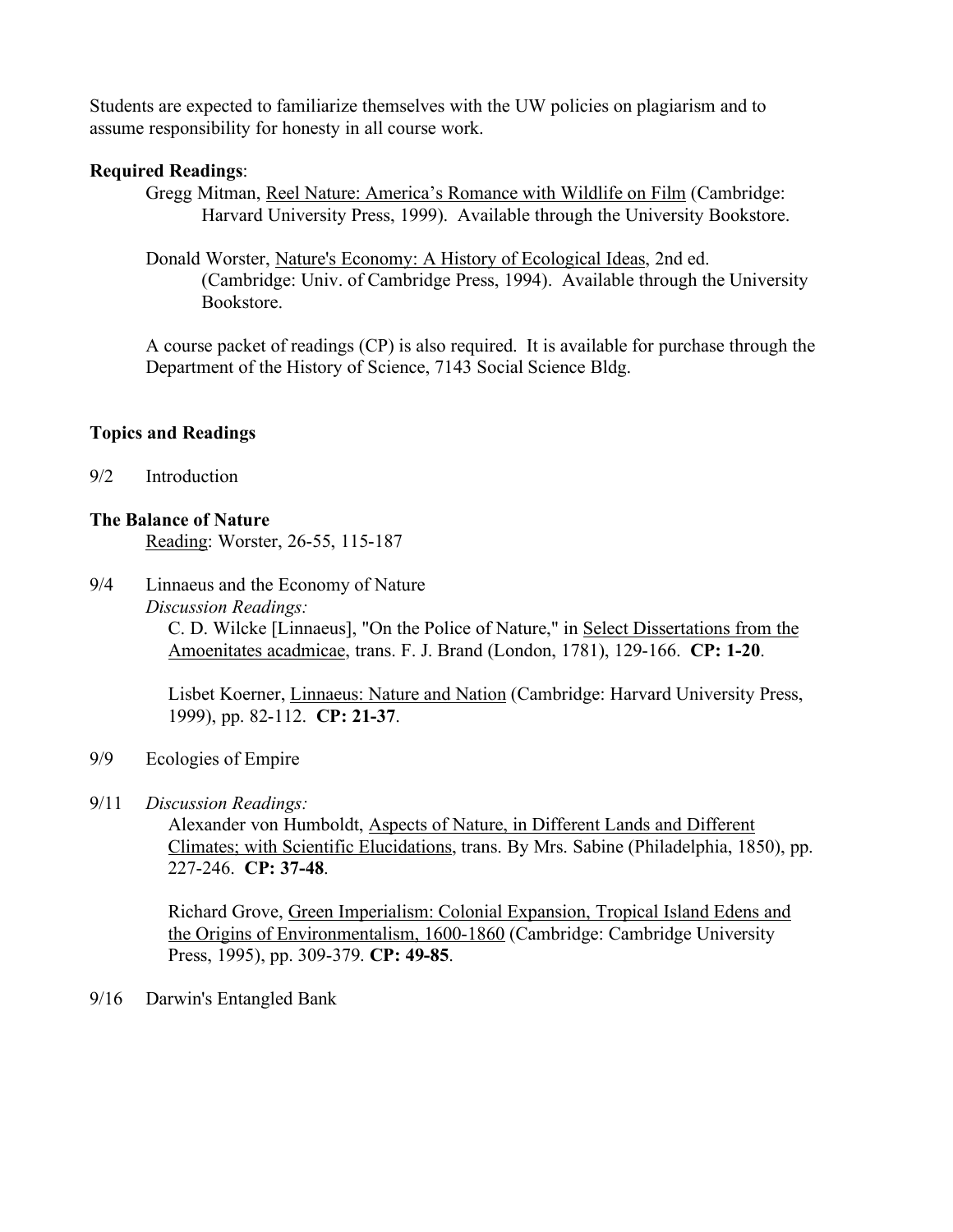### 9/18 *Discussion Readings*:

Charles Darwin, The Origin of Species by Means of Natural Selection or the Preservation of Favoured Races in the Struggle for Life (1859). Edited by John W. Burrow. (New York: Penguin Books, 1982), pp. 114-129. **CP: 87-96**.

Robert M. Young, "Malthus and the Evolutionists; the Common Context of Biological and Social Theory," in Darwin's Metaphor: Nature's Place in Victorian Culture (Cambridge: Cambridge Univ. Press, 1985), 23-55. **CP: 97-113**.

Daniel P. Todes, "Darwin's Malthusian Metaphor and Russian Evolutionary Thought, 1859-1917," Isis 78 (1987): 537-553. **CP: 115-122**.

#### **Humans as Modifiers**

Reading: Worster, 258-290

- 9/23 Preservation, Conservation & Progressive Reform
- 9/25 *Discussion Readings*:

John Muir, Our National Parks (Boston: Houghton Mifflin Co., 1901), 1-15, 30-36. **CP: 123-136**.

Theodore Roosevelt, "Conservation," in T. Roosevelt, The New Nationalism, edited W. E. Leuchtenburg (Prentice-Hall, 1961), 49-76. **CP: 137-151**.

William Cronon, "The Trouble with Wilderness; or, Getting Back to the Wrong Nature," Environmental History 1 (1996): 7-28. **CP: 153-164**.

Mitman, Reel Nature, 5-25.

- 9/30 Natural History and the State
- 10/2 *Discussion Readings:*

Stephen Forbes, "The Lake as Microcosm," Bulletin of the Peoria Scientific Association 87 (1887): 77-87. **CP: 165-178.**

Daniel Schneider, "Local Knowledge, Environmental Politics, and the Founding of Ecology in the United States: Stephen Forbes and the `Lake as a Microcosm,'" *Isis* 91 (2000): 681-705. **CP: 179-191.**

- 10/7 Managing Nature for Recreation Film Showing: *The Jackson Hole Wildlife Park*
- 10/9 *Discussion Readings*: Aldo Leopold, A Sand County Almanac (1949) (New York: Ballantine Books, 1966), 237-295. **CP: 193-220.**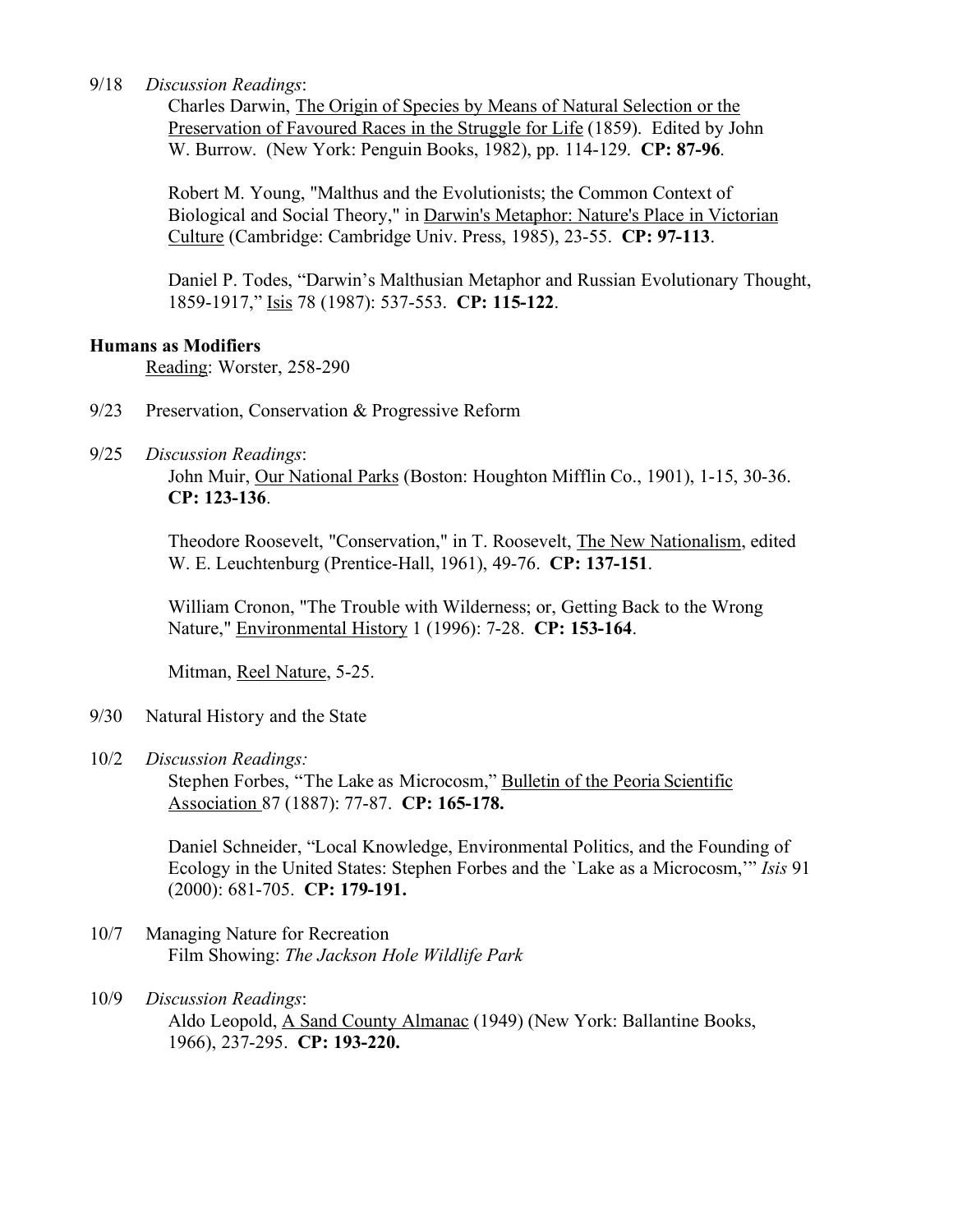Olaus Murie, "Fenced Wildlife for Jackson Hole," National Parks Magazine (1946): 8- 11. **CP: 221-224.**

Mitman, Reel Nature, pp. 85-108.

- 10/14 Fascism and Forestry
- 10/16 *Discussion Readings*:

Franz Heske, German Forestry (New Haven: Yale University Press, 1938), pp. 1-43, 173-185. **CP: 225-258.**

Gert Groning and Joachim Wolschke-Bulmahn, "Politics, Planning and the Protection of Nature: Political Abuse of Early Ecological Ideas in Germany, 1933-1945, Planning Perspectives 2 (1987): 127-148. **CP: 259-270.**

## **Establishing the Discipline of Ecology**

Reading: Worster, 191-253, 291-339, 359-387

- 10/21 Ecology on the Plains, Ecology on the Dunes Film Showing: *The Plow that Broke the Plains* **Mid-Term Exam Due**
- 10/23 *Discussion Readings*:

Paul B. Sears, Deserts on the March (Norman: Univ. of Oklahoma Press, 1935), 81-92, 119-132, 157-169, 197-231. **CP: 271-309.**

James C. Malin, The Grasslands of North America (Lawrence, Kansas: James C. Malin, 1947), 120-138, 151-168**. CP: 311-330.**

- 10/28 Adding an Animal Dimension
- 10/30 *Discussion Reading*s:

Warder Clyde Allee, "Co-operation Among Animals," University of Chicago Magazine 20 (June, 1928), 418-425. **CP: 331-334.**

A. E. Emerson, "The Biological Basis of Social Cooperation," Illinois Academy of Sciences Transactions 39 (1946): 9-18. **CP: 335-340.**

Gregg Mitman, "From the Population to Society: The Cooperative Metaphors of W.

C.

Allee and A. E. Emerson," Journal of the History of Biology 21 (1988): 173-194. **CP: 341-352.**

11/4 The Politics of Holism and Mechanism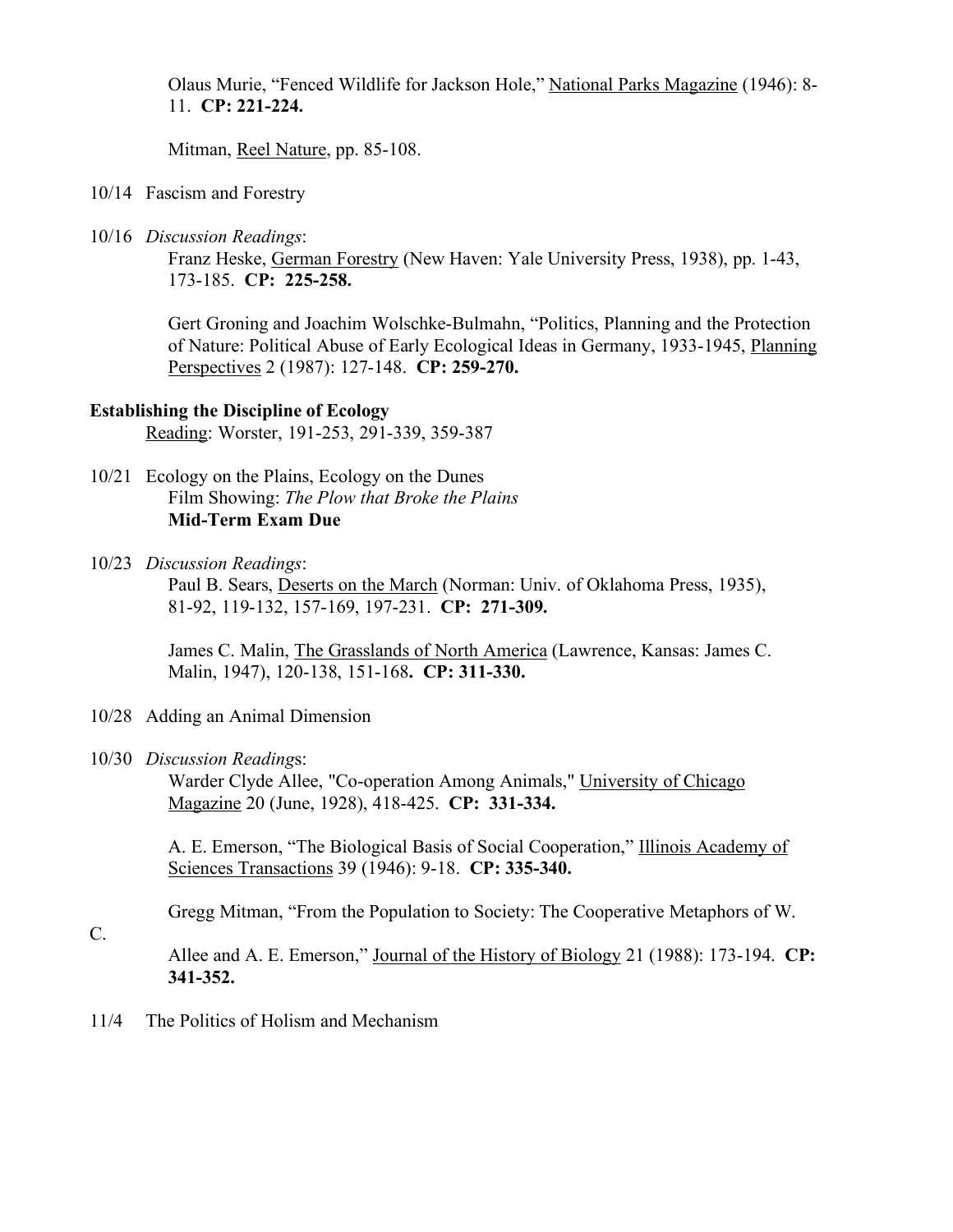11/6 *Discussion Readings*:

John C. Phillips, "Man at the Cross-roads," in Our Changing World-View, Anonymous (ed.), (1932): 51-70. **CP: 353-363.**

Arthur Tansley, "The Use and Abuse of Vegetational Concepts and Terms," Ecology 16 (1935): 284-307. **CP: 365-388.**

Ronald C. Tobey, Saving the Prairies: The Life Cycle of the Founding School of American Plant Ecology, 1895-1955 (Berkeley: University of California Press, 1981), pp. 155-190. **CP: 389-407.**

- 11/11 The Rise of Ecosystem Ecology
- 11/13 *Discussion Readings:*

Raymond Lindeman, "The Trophic-Dynamic Aspect of Ecology," Ecology 23 (1942): 399-418. **CP: 409-419.**

Peter Taylor, "Technocratic Optimism, H. T. Odum, and the Partial Transformation of Ecological Metaphors after World War II," Journal of the History of Biology 21 (1988): 213-244. **CP: 421-437.**

Stephen Bocking, Ecologists and Environmental Politics: A History of Contemporary Ecology (New Haven: Yale University Press, 1997), 89-115. **CP: 439-456.**

#### **Ecology and Its Publics**

Reading: Worster, 342-359; Mitman, Reel Nature, 109-131

- 11/18 Ecology as a Household Word
- 11/20 Film Showing: *Rachel Carson's Silent Spring*
- 11/25 *Discussion Readings*:

Rachel Carson, Silent Spring (New York: Fawcett Crest, 1962), 13-23, 44-55, 97-119, 168-194, 244-262. **CP: 457-511.**

Vera Norwood, "The Nature of Knowing: Rachel Carson and the American Environment," Signs 12 (1987): 740-760. **CP: 513-523.**

### 12/2 The Politics of Population Control *Discussion Readings*: Paul R. Ehrlich, The Population Bomb (New York: Ballantine Books, 1968), 46-67, 158-173. **CP: 525-544.**

Barry Commoner, The Closing Circle (New York: Bantam Books, 1971), 122-137,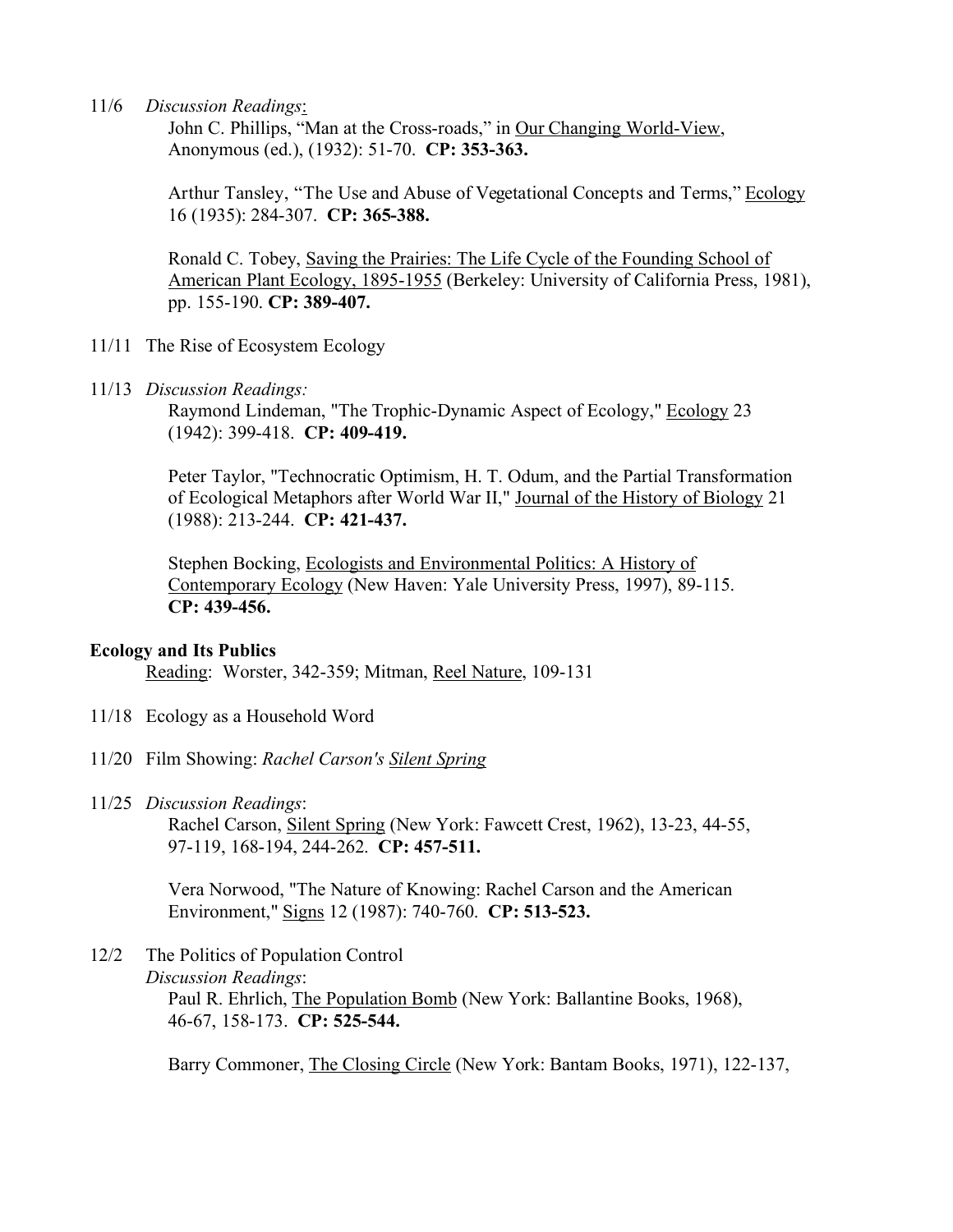176-213. **CP: 545-572.**

- 12/4 Film Showing: *High Over the Borders*, *Wild Gold*
- 12/9 Coercive Conservation?
- 12/11 *Discussion Readings*: Bernhard Grzimek, Rhinos Belong to Everybody (New York: Hill & Wang, 1962), 173-193. **CP: 573-586.**

David Western, In the Dust of Kilimanjaro (Washington, DC: Island Press, 1997), 43-61, 94-110. **CP: 588-606.**

Ramachandra Guha, "The Authoritarian Biologist and the Arrogance of Anti-Humanism: Wildlife Conservation in the Third World," The Ecologist 27 (1997): 14-20. **CP: 607- 613.**

Mitman, Reel Nature, 180-202.